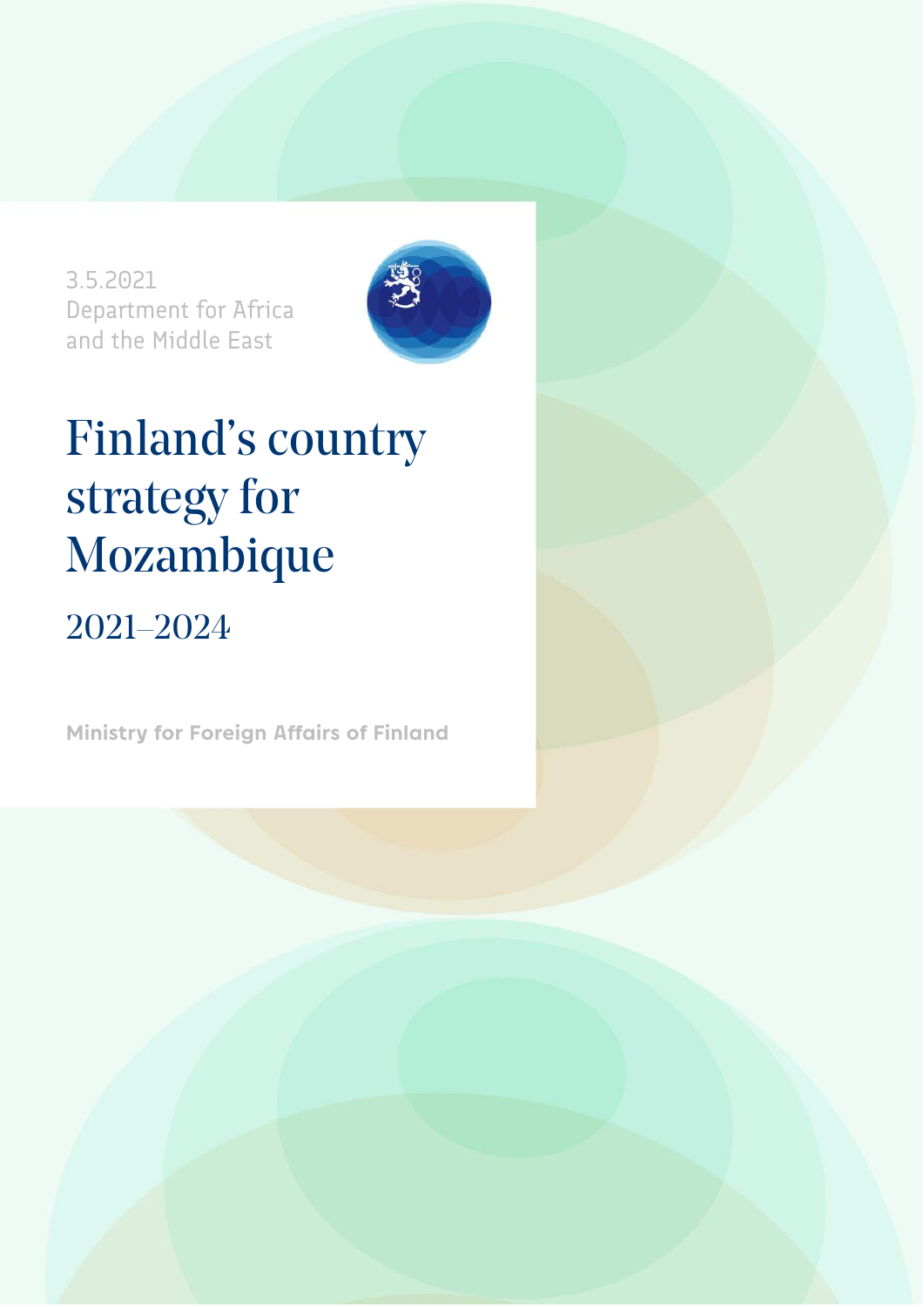### **EXECUTIVE SUMMARY**

Mozambique, a country of over 30 million inhabitants and an area over twice the size of Finland, has a geostrategically important location in Southern Africa. It has a long coast line along the Indian Ocean and several neighbours along its inland borders. Historically, since its independence in 1975, the country has undergone many upheavals and transitions, including a civil war, and the related, still ongoing peace process. More recently, since 2017, the country has been witnessing a violent insurgency in its North. Throughout its independence, Mozambique has been ruled by one party.

Mozambique is a Least Developed Country with significant natural resources, including the still unutilized reserves of natural gas. The rate of the country's economic growth has been relatively high over the past two decades, and progress has been made in many fields, such as education and health. But in spite of this, the majority of Mozambique's population still has a very low standard of living and inequality in the country has, in fact, increased. Mozambique remains a major recipient of international development aid. The rapid population growth, the raising urban-rural, geographical and gender disparities, as well as the lack of decent jobs especially for the youth pose a challenge for the future development of the country. The equal and transparent distribution of the possible new wealth emanating from the country's natural resources will be crucial for the future of Mozambique and Mozambicans. The peaceful development of Mozambique, for its part, will be important also regionally, both in terms of security and economy. Due to its geography, Mozambique is very vulnerable to natural disasters, and this is only amplified by the impact of climate change.

For the international community, including the EU, building a future partnership with Mozambique calls for strengthening the triple nexus of development aid, humanitarian support, and peace building. But beyond that, it also calls for redefining the political and economic partnership with Mozambique.

For Finland, Mozambique is one of the long-term development cooperation partner countries. Building on this history and the good relations between the two countries, Finland is now seeking to update and widen the base of its relations with Mozambique, as with all of its partners on the African continent, both bilaterally and multilaterally. But while doing this, Finland also continues to underline the importance of strengthening the foundations of development and growth: peace, stability, human development, education, good governance as well as societal resilience and equity.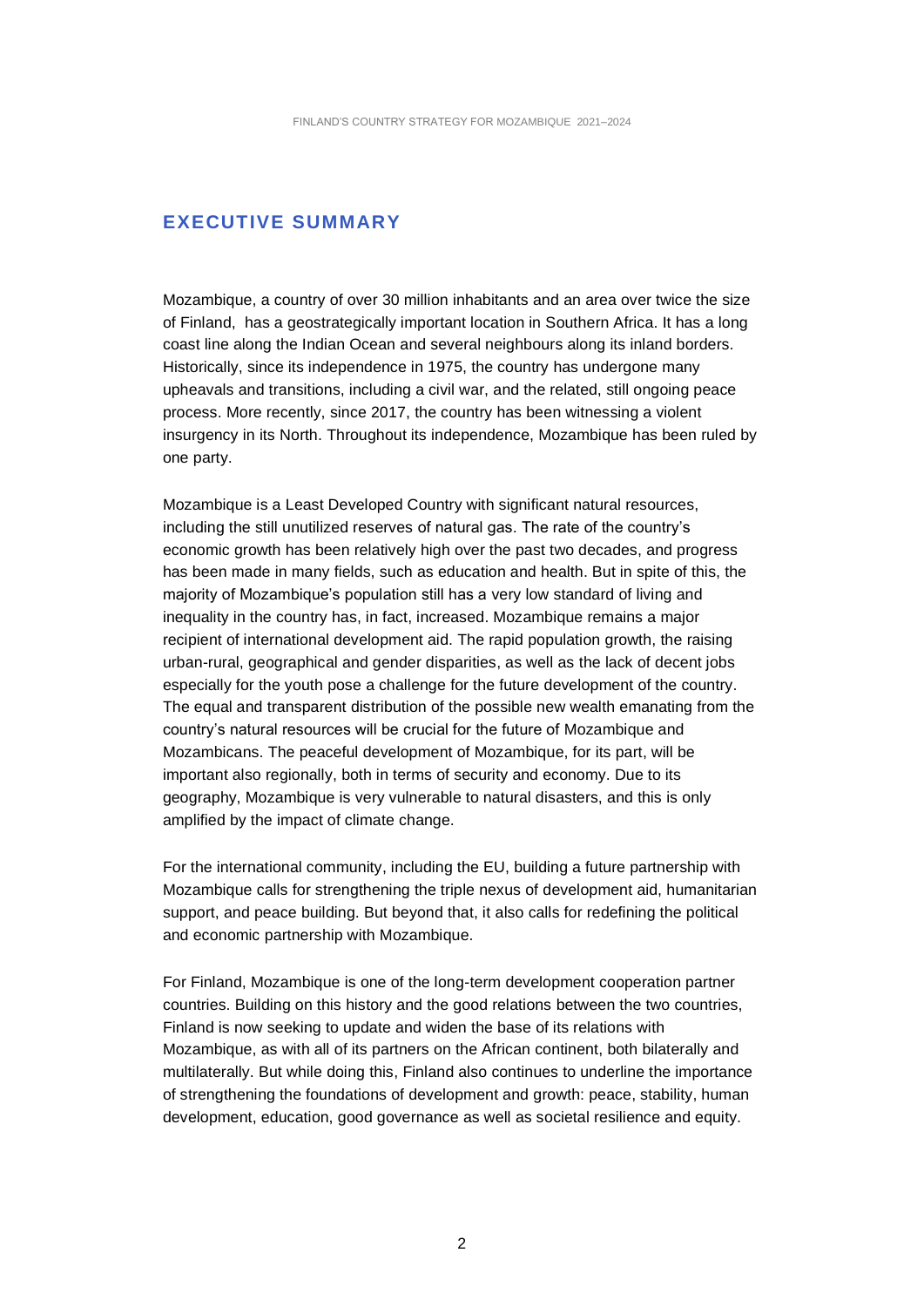Finland's work in Mozambique is rooted in the value base of Finnish foreign and security policy, outlined in the Government Programme: the promotion of human rights, rule of law, democracy, peace, freedom, tolerance and equality. Furthermore, the promotion of gender equality and girls' and women's rights guides Finland's work as a major cross-cutting theme. Finland's Country Strategy for Mozambique is aligned both with Finland's and the EU's Africa Strategy processes.

During the Country Strategy term 2021-2024 Finland will work towards reaching the following strategic goals in Mozambique:

- 1. Finland contributes to peace building and conflict prevention
- 2. Finland invests in youth and gender equality
- 3. Finland contributes to building stronger institutions to foster resilience and equity
- 4. Finland promotes economic partnerships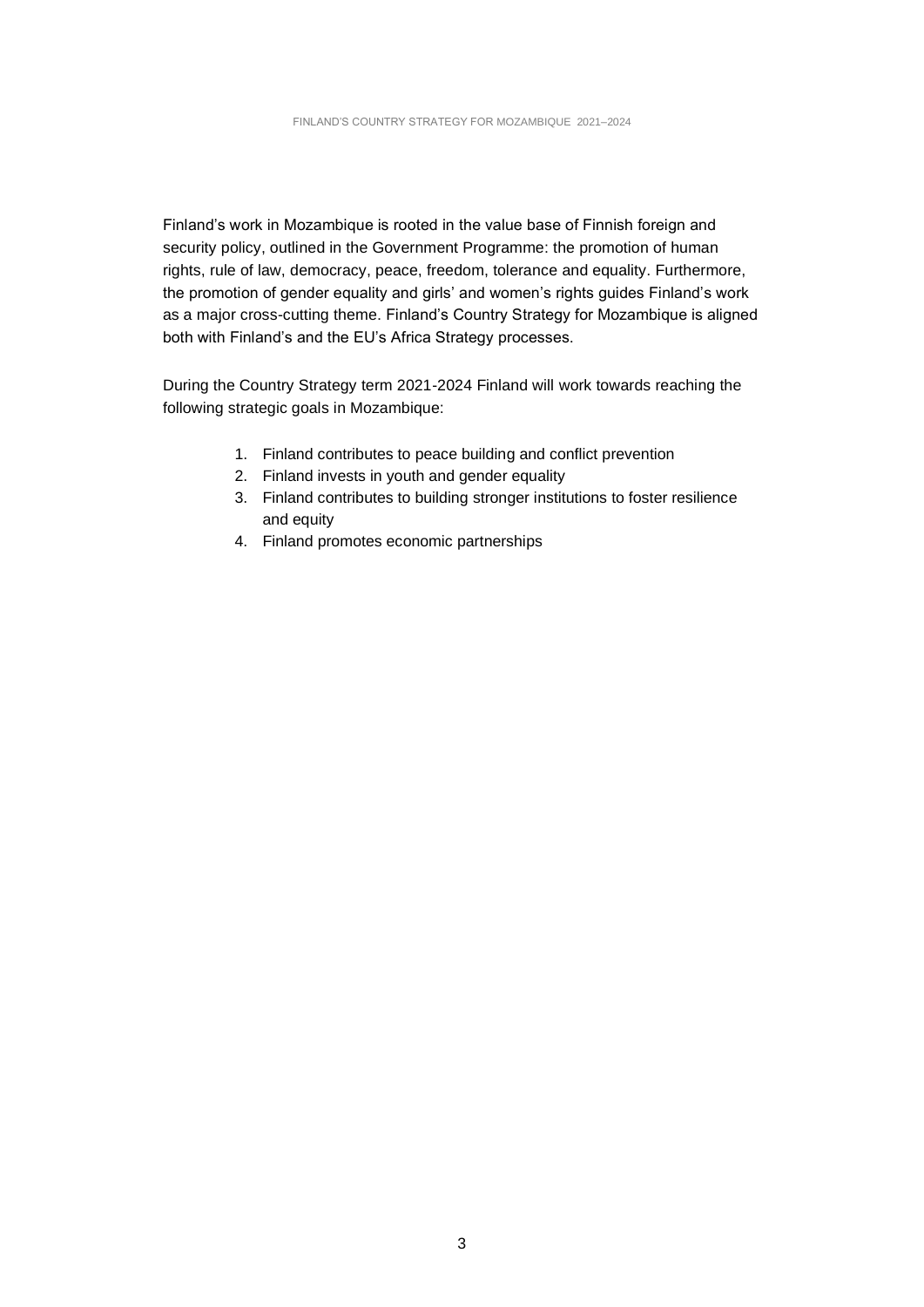## **1 COUNTRY CONTEXT**

**Long road to peace**. The years of Mozambique's independence have been marked by the armed conflict between the two main parties – Frelimo, at the helm of the country's government – and Renamo. The conflict has continued at varying levels of intensity throughout the decades. A civil war broke out in 1977 and ended with the peace agreement of 1992, but erupted again in 2014. A new peace agreement was signed in August 2019. The implementation of a crucial element of the peace agreement, the disarmament, demobilization and reintegration of the Renamo fighters back to civilian life, started in June 2020. Decentralization reforms transferring more responsibilities to the provincial, and later, district levels of administration form another main component of the peace agreement. They are meant to bring decisionmaking closer to the citizens, and to improve the efficiency of governance, including service delivery. These reforms are vital, as Mozambique is still a very centralized state, which contributes to the strong sense of inequality in the country. Building a lasting foundation for peace is a precondition for Mozambique's sustainable development, and will require continued effors both from the Mozambicans and the international community also in the years to come.

**Challenge of insurgency.** Since October 2017, the northern province of Cabo Delgado has been a scene for a violent insurgency with linkages to islamistic ideologies. The insurgent groups include both Mozambican and international, including cross-border, radicalized elements. These have found a breeding ground in an area which has long suffered from widespread poverty, high unemployment and a sense of marginalization, coupled with the high expectations related to the off-shore gas resources of the country, located in Cabo Delgado. International drug trafficking and smuggling along the coast, with transit routes through the province, are also contributing to the problem. Besides a factor for instability, the insurgency has also become a major humanitarian issue by causing massive internal displacement. Furthermore, the insurgency, and the government's response to it, have raised concerns of serious human rights violations. The insurgency in Cabo Delgado will be a major challenge for Mozambique in the years to come. It is also a question for regional politics as it concerns many of Mozambique's neighbours.

**Multi-party rule with single-party power.** Mozambique has a multi-party democratic system, but power has *de facto* concentrated around one party. Frelimo, the former liberation movement, has emerged as the winner in all elections and has consolidated its dominance in all political and economic spheres of the society. The first multiparty elections, held in 1994, did pave the way for the transition from a single-party to multiparty rule and, since then, presidential and parliamentary elections have been held every five years. But, elections, including the latest presidential, parliamentary and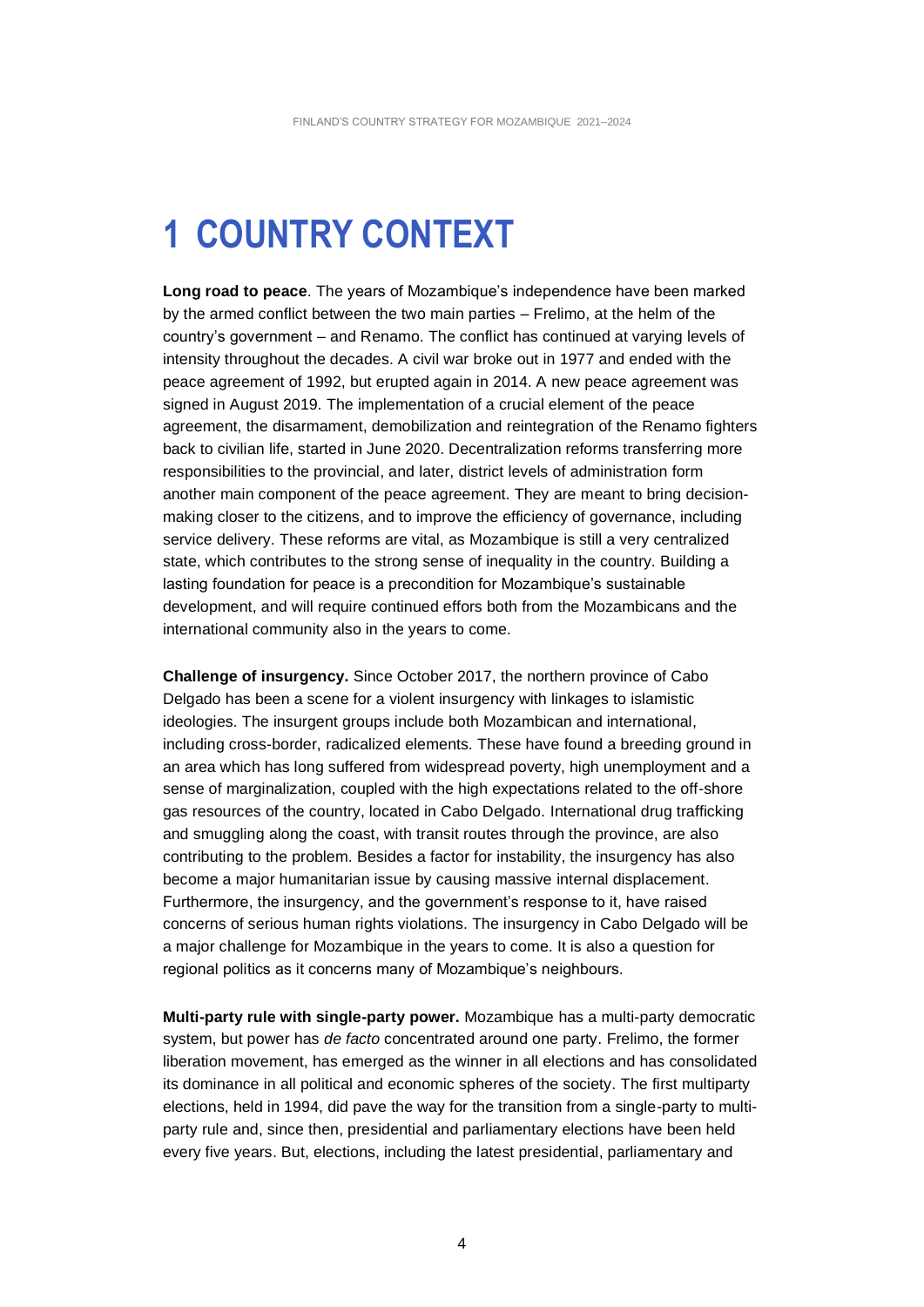provincial elections in 2019, have been marked by irregularities and malpractices. Beyond this, the human rights situation in the country remains challenging. The operational environment of the civil society is marked by uncertainties; that of the media, while retaining a certain freedom of expression, has been deteriorating. The current political situation poses major risks for Mozambique's development as a pluralistic society, based on the rule of law and democratic principles. It has also enabled widespread corruption in the country.

**From a developing country to an energy giant?** Economically, Mozambique could be at a turning point, having the prospect of transforming from an aid-dependent developing country to a major energy producer and exporter over the next decades. The country has large offshore gas reserves, and if the planned production takes off in the mid-2020s, it could become one of the biggest LNG exporters globally. Furthermore, Mozambique has untapped reserves of other extractive and nonextractive resources. The country's annual GDP growth had been fairly solid for several years until COVID-19. Due to the pandemic, the GDP growth would be negative in 2020 for the first time in 28 years. It is expected to resume to approximately 3-4 % in 2021 and 2022.

The development of extractive industries holds a lot of promise but includes also a lot of uncertainties. If realized and implemented responsibly, the utilization of these resources could contribute to economic diversification and social development in the country by increasing the government's financial independence and increasing its ability to invest in the country's future. For international investors and trading partners, the development of a predictable business environment remains a key question. Upholding the principles and practices of good governance and transparency will be of crucial importance for Mozambique's economic future and its inclusive growth.

**Human development and resilience.** Mozambique remains among the ten poorest countries in the world as per the Human Development Index (180/189 in 2019). Due to COVID-19, the poverty rate is expected to rise from 62.5 % in 2019 to 63.7 % in 2020. Because of the rapid population growth (2.9 % annually) the absolute number of poor people has been increasing over the years. This goes hand in hand with the high rates of unemployment: 85 % of the labour force is employed in the informal sector, which is also most affected by the pandemic. One of the worrying trends is the growing geographical inequality, both between rural and urban populations, and between provinces: absolute poverty levels have decreased substantially in the more developed southern parts, but have been relatively stagnant or even increased in the poorer northern and central provinces. These increasing inequalities are undermining trust in the government and governance. This is a long-term challenge for the country's stability. Beyond this, the single most important factor impacting Mozambique's future human development is demography – the growing population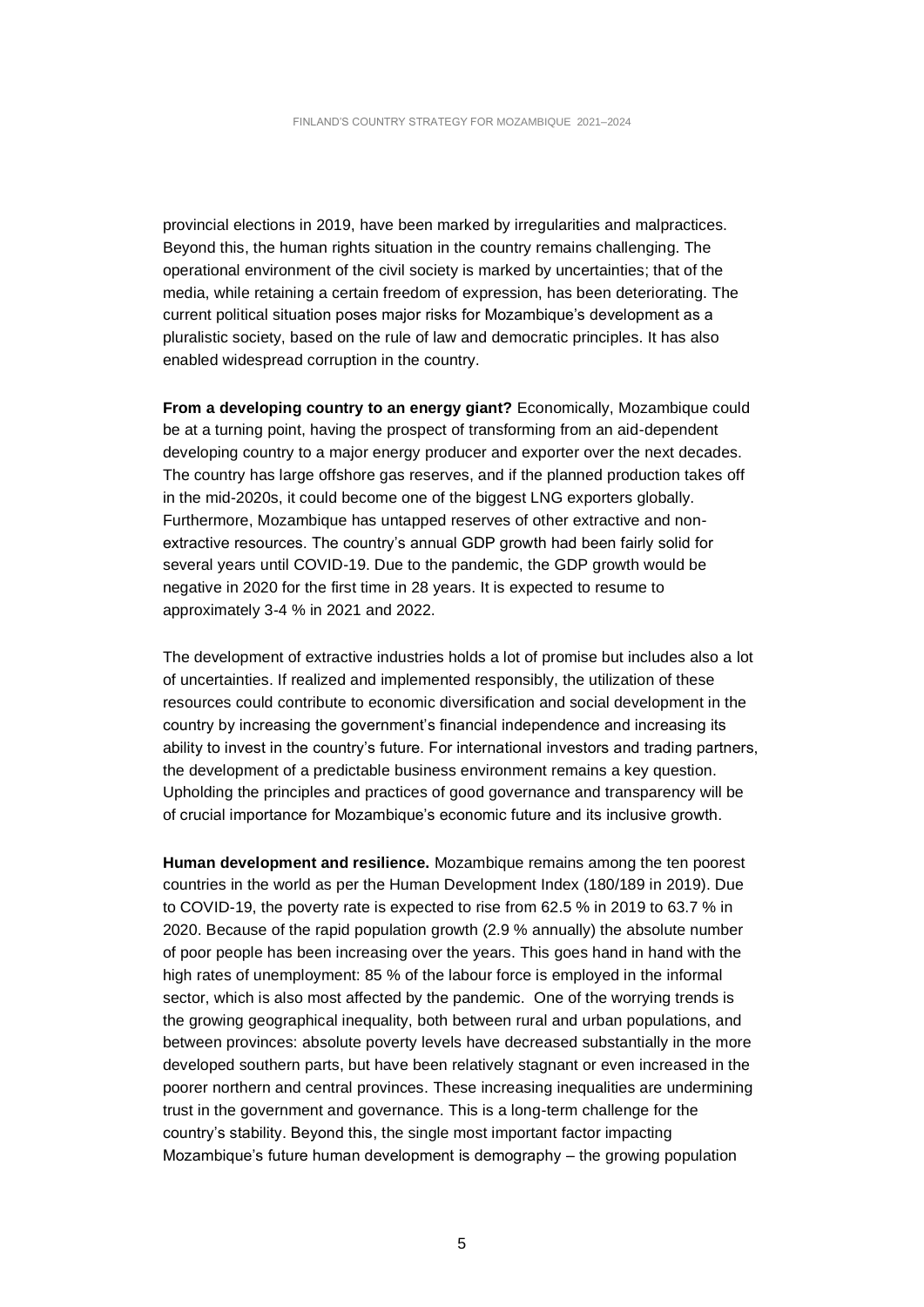which is young, and will need more opportunities for quality education and employment in the years to come. The low level of human development also makes Mozambique more vulnerable to external shocks, such as climate change and related natural disasters, as well as pandemics, such as COVID-19. The repercussions of COVID-19 are likely to overshadow Mozambique's human, social and economic development in the medium and long term.

Gender inequality is a major challenge despite the existing legal framework and women's relatively strong representation in national politics. Gender-based violence, including against the sexual and reproductive health rights of girls and women, remains a serious problem, early marriages being one reason behind this. In the field of education, girls are less likely to complete their schooling than boys. In the peace process, women are not sufficiently represented around the decision-making tables. The economic prospects of women are limited.

**International context.** Mozambique is a strong proponent of the multilateral system. Regional political and economic cooperation is one of the key pillars of Mozambique's foreign policy. The most important forum for Mozambique is the Southern Africa Development Community (SADC). Also the African Union, with its political and economic agenda including the development of the African Continental Free Trade Area, forms an important framework for Mozambique's foreign and security policy. South Africa is Mozambique's overall most important political and trading partner. The EU collectively, and several of its member states individually, are important development, trade and political partners for Mozambique, and Mozambique is party to the Economic Partnership Agreement between the EU and the SADC. China is a major lender, and both China and India are Mozambique's important trading partners.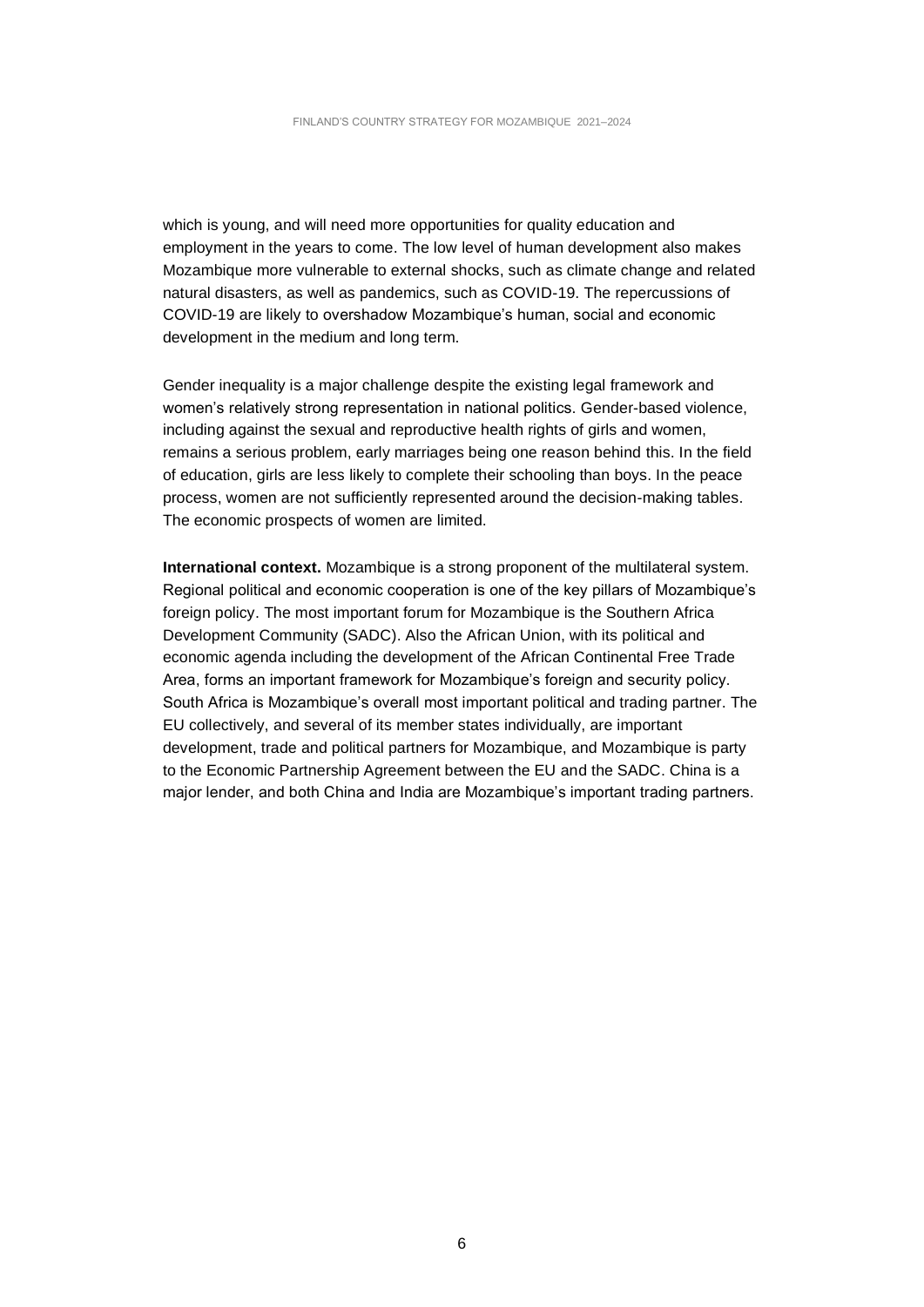## **2 FINLAND'S RELATIONS WITH MOZAMBIQUE**

Finland and Mozambique have longstanding relations that have evolved over the decades into partnerships between the governments, the civil society, and the private sector. Building on the strong foundation of development cooperation, Finland is now aiming to further strengthen also its political and economic relationship with Mozambique.

**Diplomatic relations** between Finland and Mozambique were established in 1975 when Finland, among the first countries, recognized Mozambique's independence. Cooperation between Finnish civil society actors and the Mozambican liberation movement, Frelimo, dates back even further, to the late 1960s, when the first fundraising campaigns in support of Mozambique's independence were organized in Finland.

**Development cooperation** has been the traditional foundation of the relations between the two countries**,** and also today, Mozambique remains one of Finland's long-term partners. Bilateral development cooperation was initiated in 1984, building on the joint Nordic cooperation which had started already in 1977. Over the decades, Finland's bilateral support to Mozambique has been directed to a number of sectors, including infrastructure, forestry, agriculture, and health. More recently, and also in Finland's previous Country Strategy for Mozambique (2016-2019), the focus has been on supporting education and good governance. As the latest step, Finland has also made a contribution to supporting the peace process in Mozambique.

Besides bilaterally, Finland operates in Mozambique through the EU's common efforts. Finland's contribution is channeled through the European Development Fund in the framework of the EU's Country Assistance Strategy for Mozambique. Finland has also been working very closely with a number of multilateral organizations, such as the World Bank, the African Development Bank and the IMF, as well as the UNDP, UNICEF, UNFPA and the WFP. The Nordic countries are an important reference group for Finland also in Mozambique.

Finland's cooperation with the Mozambican civil society is implemented through partnership arrangements between Finnish and Mozambican civil society organizations. Although the Finnish financial support to the Mozambican civil society has in recent years decreased, these partnerships remain an important part of promoting Finland's overall goals, including democracy, human rights and the rule of law, in Mozambique.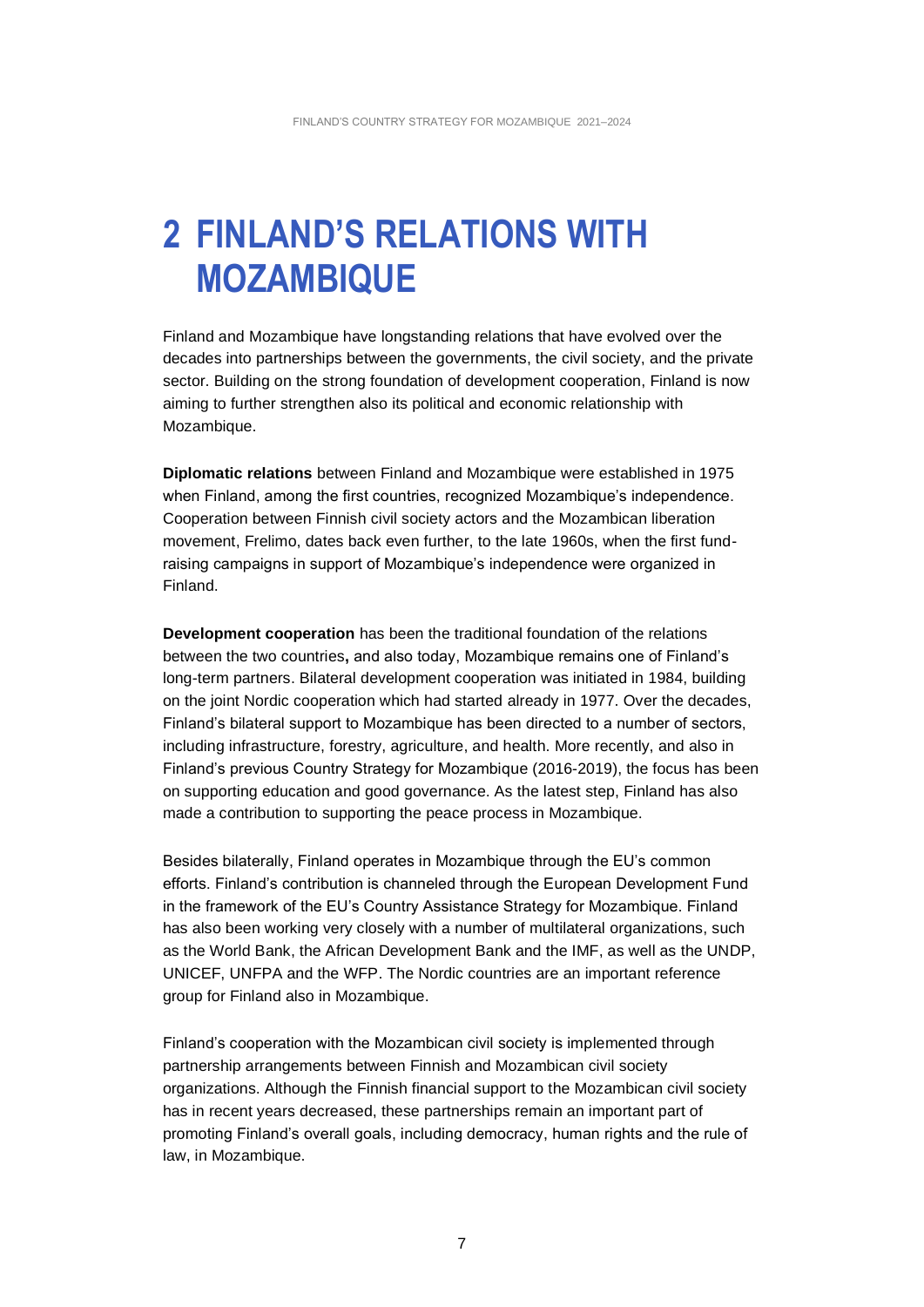Finland follows the humanitarian situation in Southern Africa, including Mozambique, closely. Humanitarian assistance is not part of Finland's long-term cooperation programming, as these funding decisions are made on an annual basis. But, depending on the needs and the budgetary situation, Finland also has the possibility to lend support to an international humanitarian response.

**Trade and economic relations** between Finland and Mozambique have the potential to grow in importance and volume. Until now, Mozambique has accounted for a marginal proportion of Finland's total foreign trade. The half a dozen Finnish companies present in Mozambique operate mainly in the sectors of energy supply, ICT, construction and infrastructure development. Also Finnfund has made investments in Mozambique.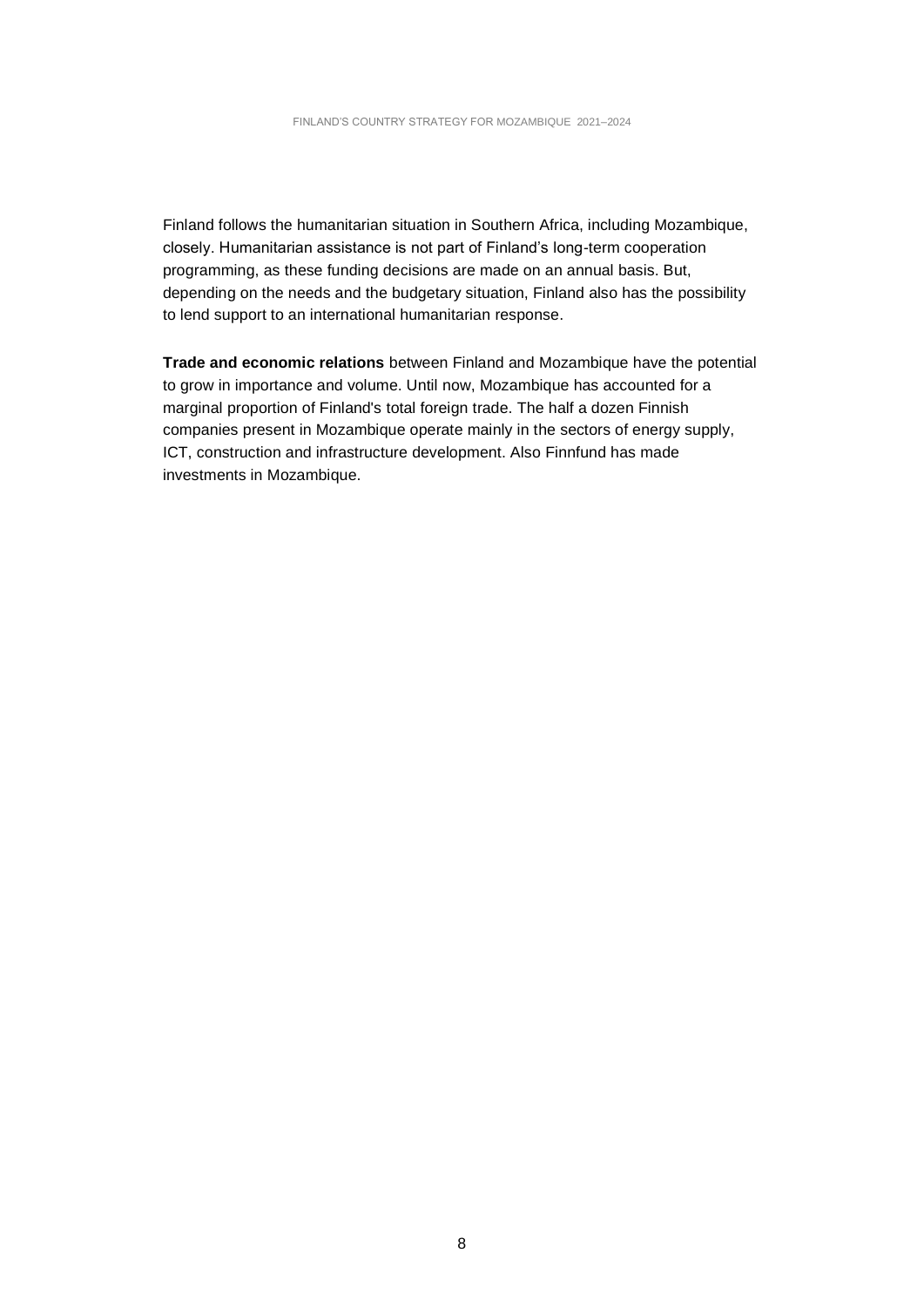## **3 FINLAND'S STRATEGIC GOALS**

Finland's targets in Mozambique are rooted in the value base of Finnish foreign and security policy, outlined in the Government Programme: promotion of human rights, rule of law, democracy, peace, freedom, tolerance and equality. Furthermore, the promotion of gender equality and girls' and women's rights guides Finland's work as a major cross-cutting theme. In this strategy period 2021-2024, Finland has the following strategic goals in Mozambique:

- 1. Finland contributes to peace building and conflict prevention
- 2. Finland invests in youth and gender equality
- 3. Finland contributes to building stronger institutions to foster resilience and equity
- 4. Finland promotes economic partnerships

### **3.1 Finland contributes to peace building and conflict prevention**

Finland recognizes that peace, security and stability are a crucial prerequisite for the future development of Mozambique. In this respect, Mozambique is facing a dual challenge. On the one hand, it is still processing the aftermaths, as well as a number of unresolved questions, of the decades-long armed conflict between Frelimo and Renamo. On the other hand, it is facing a more recent conflict in the northern province of Cabo Delgado – a conflict which has become the most unpredictable variable in the country's development, with a potential of seriously challenging Mozambique's stability and prospects for economic development, and with a potential of having a destabilizing impact in the wider region as well.

Finland emphazises the importance of solving these conflicts, or any of their outstanding issues, through a peaceful, negotiated path. This entails inclusive peace building, taking into account different voices in the society, and especially, integrating women and youth in the building of peace, in line with the UN resolutions 1325 and 2250. It also entails paying special attention to the most vulnerable groups in the society, ensuring that no one is left behind.

Finland emphasizes the crucial importance of resolving the underlying factors of these conflicts for their sustainable solution. This calls for a comprehensive approach from all parties, bringing political dialogue and peace building, the planning of development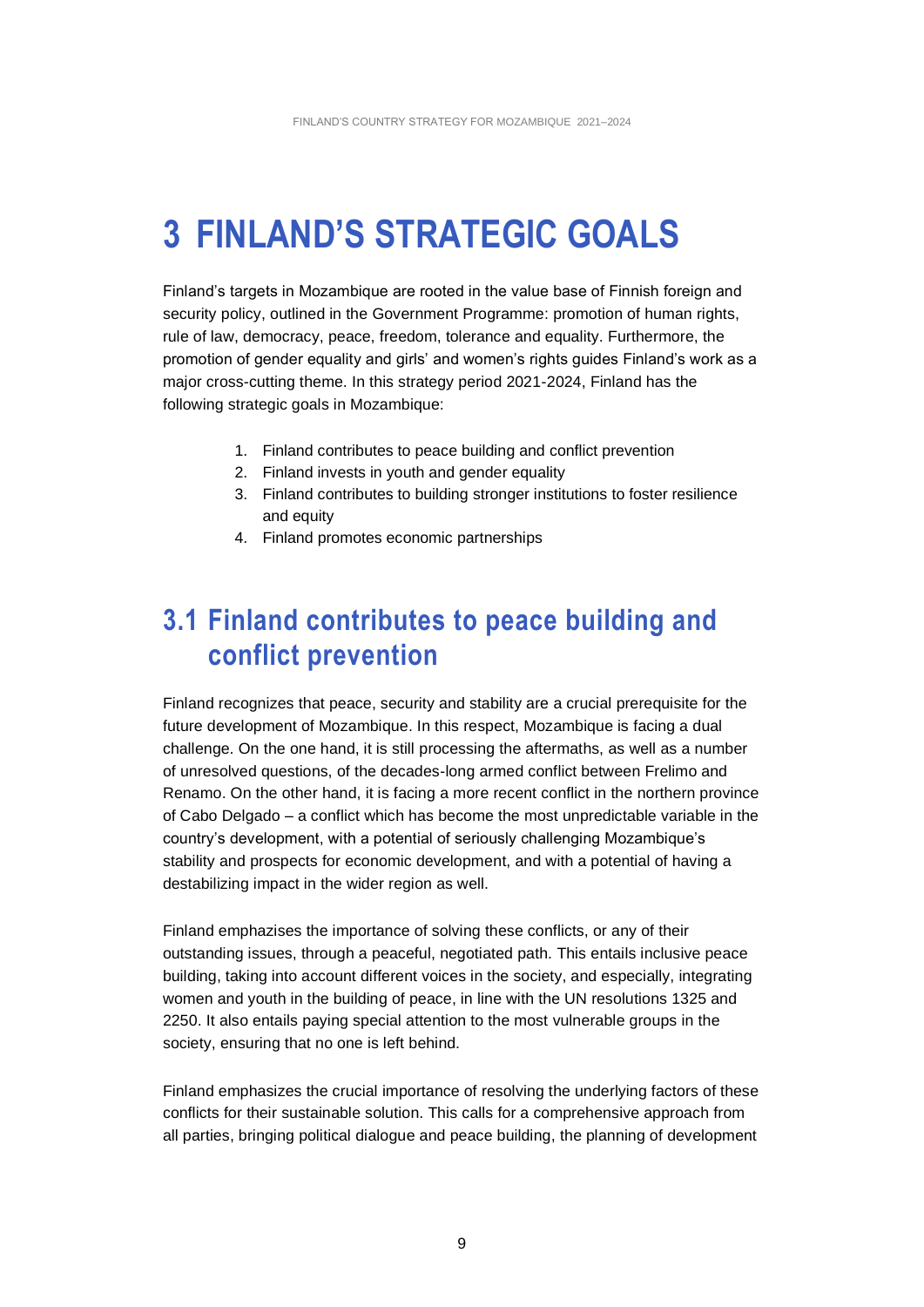interventions, and the addressing of long-term and emergency humanitarian needs closer to each other, in the spirit of the triple nexus.

#### **To reach this goal, Finland will**

- Continue its political dialogue on conflict prevention and peace building with Mozambique, both bilaterally, through the EU, and through the wider international community
- Take conflict sensitivity into account in its development co-operation programming
- Work together with Mozambique to strengthen the multilateral pillars of peace and security in the world, notably through the UN
- Continue its support to building lasting peace between Frelimo and Renamo, including through the concerted efforts of the international community
- Support the work and cooperation of selected Finnish and Mozambican civil society and research organizations, thereby contributing to a deeper understanding of the root causes of and possible solutions to conflicts in Mozambique

### **3.2 Finland invests in youth and gender equality**

Mozambique's rapid population growth is one of the country's greatest challenges. Over 50 % of the population is under 17 years of age, and the total fertility rate is declining slowly. About half of teenage girls are married and have started childbearing. Hundreds of thousands of new jobseekers will enter the labour market every year over the next decade, and many of them will face the prospect of ending up in low-productivity jobs. The rapidly growing population puts enormous pressure on the government to build infrastructure and provide basic services.

The population growth can, in the long run, also be seen as an asset for Mozambique's future development. The demographic trend can be turned into dividends by expanding access to quality education and vocational training, as well as by improving employment opportunities for the young generation. The development of education is, primarily, a government responsibility, while the private sector should take the lead in the creation of new jobs.

The education sector is a priority for the Mozambican government. Significant progress has been made over the years particularly in expanding the school network, student enrollment at the right age in the  $1<sup>st</sup>$  grade, teacher training, and improving the access to education for girls. Despite these major achievements, the sector continues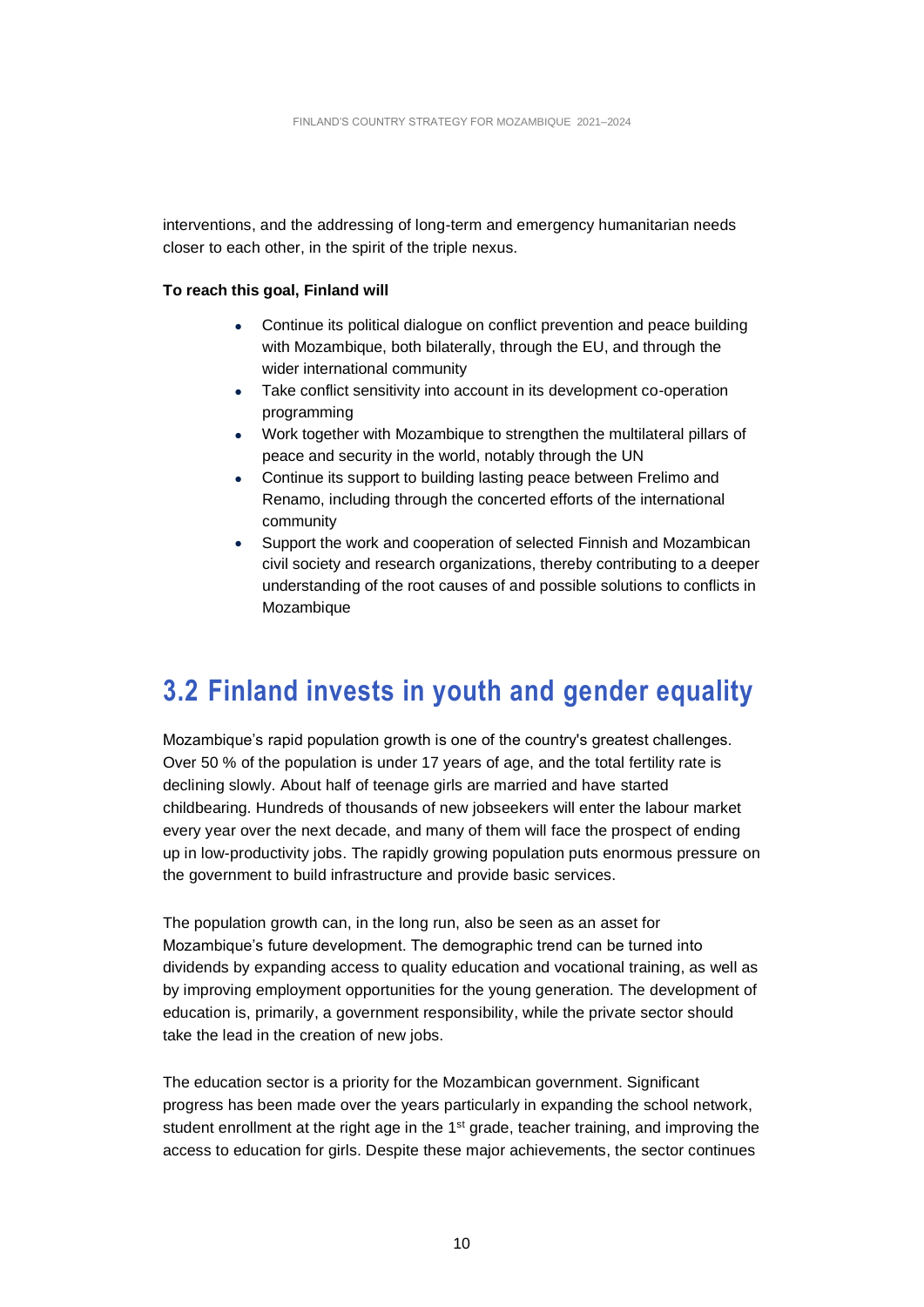to face significant challenges, also due to the rapidly growing population. Regional disparities are a concern also in education. Learning outcomes are worse and the gender gap is wider in the northern and central parts of the country. The same applies for rural areas in relation to urban areas. The pressure to expand access to education has, to some extent, undermined the objective of providing high quality education. Implementation of the already existing education reforms will require more work both from the Mozambican authorities and the international partners.

Education is one of Finland's focus areas in development policy globally, and in Mozambique, Finland has been one of the principal supporters of the sector from the early years of the country's independence. Today, Finland puts particular emphasis on quality and equity in education, highlighting the importance of improving learning results through the better quality of the entire education system, including teacher training. Deeper dialogue on gender, as well as the sexual and reproductive health and rights of girls, is vital both for the development of the education system and the society as a whole.

#### **To reach this goal, Finland will**

- Continue its strong support to the implementation of the Education Strategic Plan 2020-2029, in collaboration and close dialogue with the Ministry of Education and Human Development as well as other stakeholders
- Put particular emphasis on the education of girls, teacher training, and an education governance which promotes equality at all levels
- Intensify policy dialogue with the Mozambican authorities on gender equality as well as girls' and women's rights, including their sexual and reproductive health and rights
- Further develop partnerships with relevant Mozambican institutions, civil society organizations and private sector actors
- Promote dialogue between Finnish and Mozambican education administrations on key reforms in the sector
- Continue close partnerships with multilateral agencies, in particular the World Bank, UNICEF, UNFPA, UNESCO and UN Women

### **3.3 Finland contributes to building stronger institutions to foster resilience and equity**

During the years of its independence, Mozambique has built an institutional framework and governance structures that could form a solid base for the country's future development. However, these frameworks and structures are coming under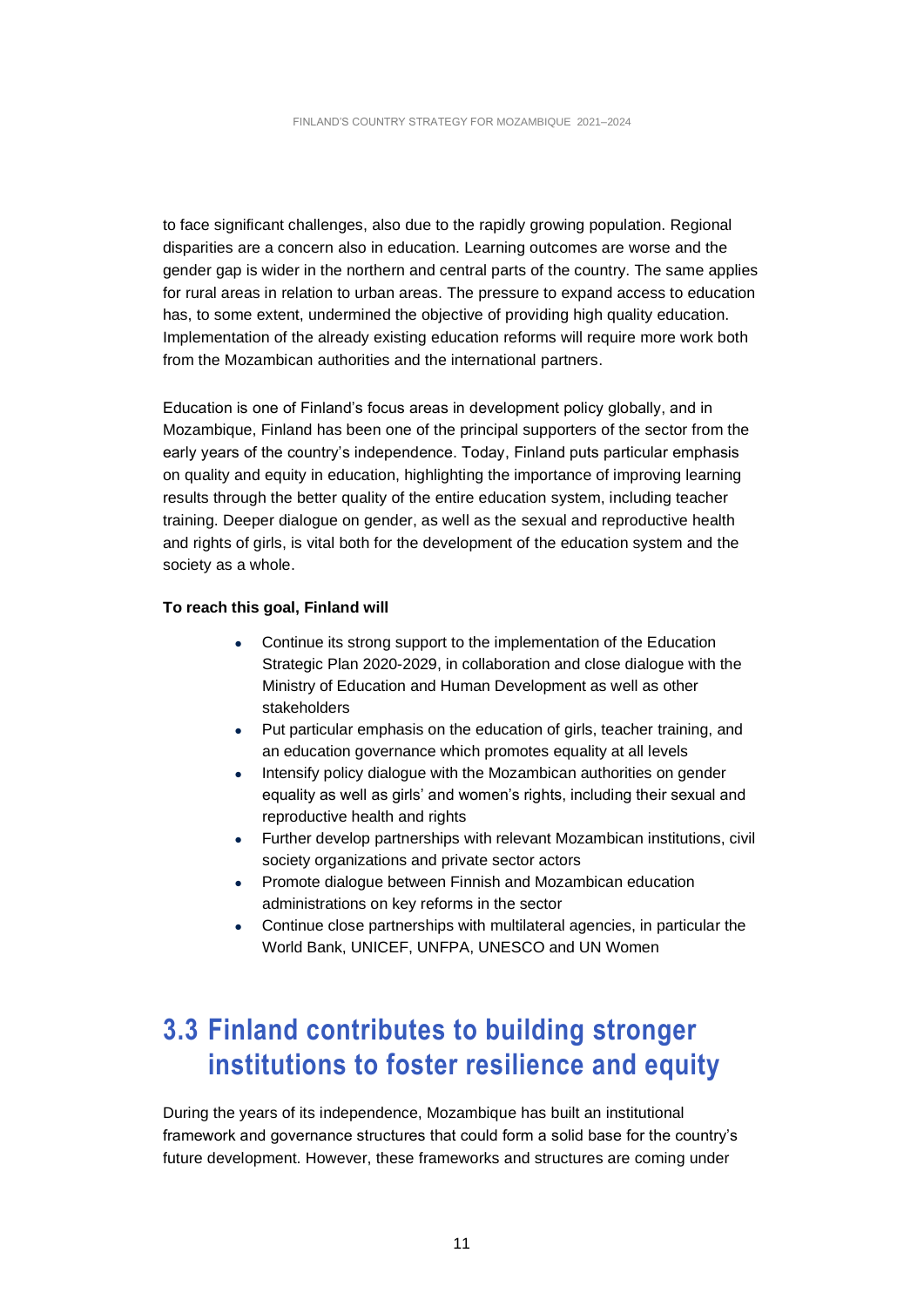increasing pressure from several quarters: *de facto* one-party power, centralized governance structure, internal conflicts, increasing inequalities, challenge of exploiting natural resources responsibly, recurrent climate change related natural disasters, repercussions of COVID-19. The anticipated resource blessing can entail several political, socio-economic and environmental risks that must be addressed on time.

Over the years, Finland has developed a strong partnership with Mozambique, notably with the Ministry of Education, the Ministry of Finance and the Parliament, in supporting institution building, good governance, and the promotion of evidencebased policy-making. Finland continues to stress the importance of strengthening of Mozambique's democratic foundations, including through the implementation of the planned decentralization measures. Finland believes that building and defending stronger institutions is a key to building a more resilient and equitable society. It is also a key to increasing trust, transparency and accountability of the government visà-vis its citizens. And, it is also a way of ensuring that the human rights of all citizens are respected and no one is left behind. Finland in particular stresses the importance of introducing and implementing mechanisms integral to wealth distribution, such as taxation as well social security and protection. Finland also highlights the importance of good governance and a human rights based approach to development as crosscutting themes.

#### **To reach this goal, Finland will**

- Conduct dialogue, including through the EU and multilateral partners, with the Mozambican authorities on ways to uphold and improve the accountability and transparency of economic planning and political decision-making
- Support institutional capacity building through its own development cooperation programming, seeking ways to foster resilience and increase equity in the society
- Continue its collaboration with selected institutions to build a knowledge base which supports evidence-based decision-making and public debate
- Contribute, through the EU and other platforms of international cooperation, to the strengthening of Mozambique's institutional capacity to respond to climate change and other external shocks, including pandemics
- Engage, also through Finnish civil society organizations, with the Mozambican civil society and private sector on matters related to good governance and transparency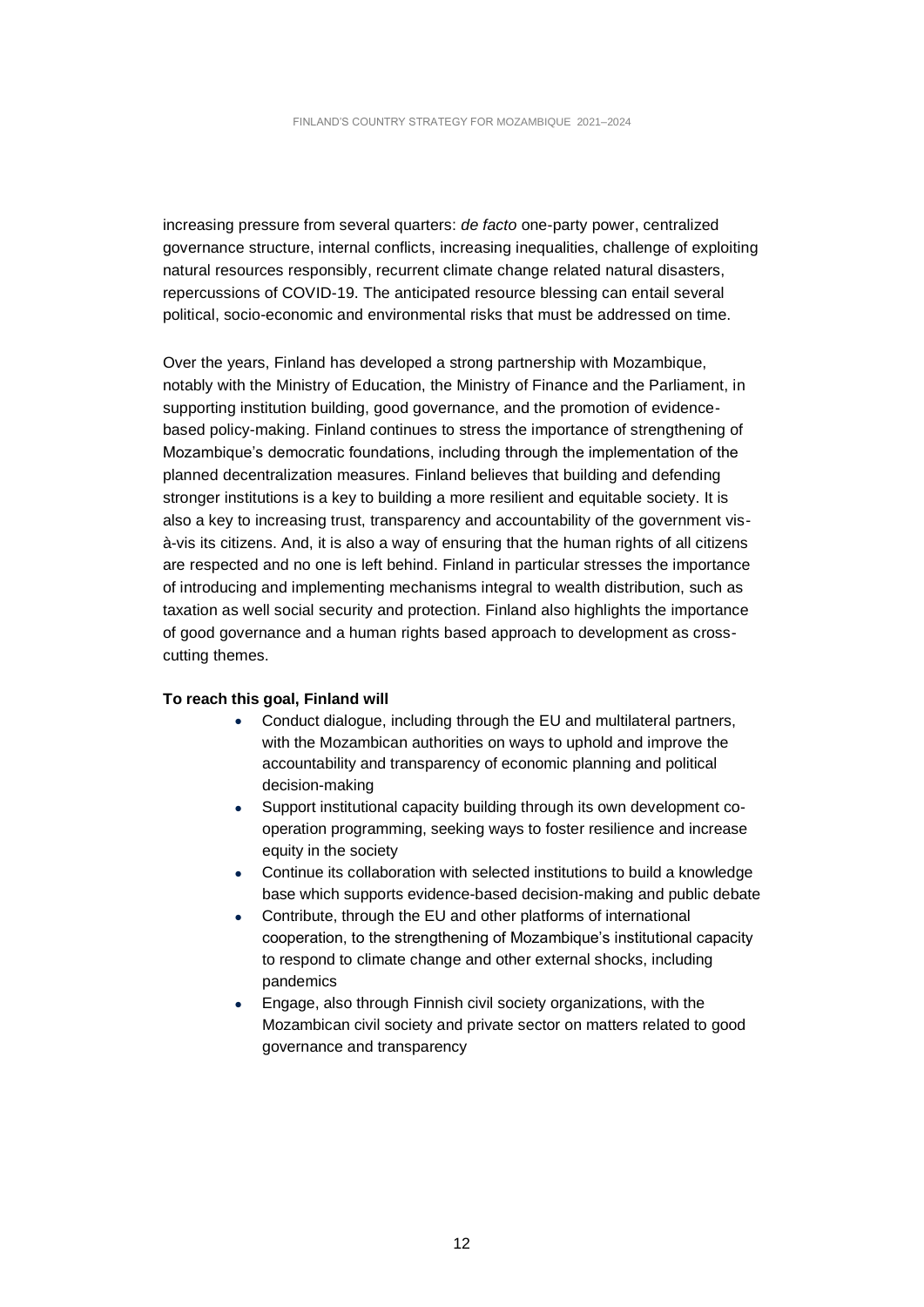### **3.4 Finland promotes economic partnerships**

Mozambique stands at the verge of significant economic growth, if the exploitation of its off-shore gas resources moves ahead as planned by the mid-2020s, and if the accrued wealth is used responsibly. Also regional integration in Africa is moving ahead, and is bound to profit all parties involved. These could open up new business opportunities also for Finnish companies.

At the same time, Mozambique continues to be one of the poorest countries in the world. In the years ahead, it will face the major task of upgrading much of its basic infrastructure, increasing the productivity of its economy, offering basic and professional education to its growing young work force, and creating jobs for it. The COVID-19 pandemic and its repercussions will cast a shadow on the economic growth for a few years to come. The economy needs diversification, and particular attention needs to be paid to the private sector, which is critical for Mozambique's economic transformation, employment creation, trade and innovation. The business environment continues to be challenging. Mozambique ranked 138/190 in the *Doing Business* study of 2019. In the Transparency International Corruption Perception index of the same year, Mozambique's ranking was 146/180. Political risks are aggravated by the country's internal conflicts.

Increasing trade, both in scope and in volume, between Finland and Mozambique, is a shared goal of the two governments. The large-scale projects in Mozambique's extractive industries, infrastructure and energy sector, to name a few, offer also investment opportunities, both directly and through Finland's development policy investment instruments. The proximity to South Africa, which is a regional hub also for Finnish companies, could facilitate entry to the Mozambican markets. Finland's strong contribution to the education sector through development cooperation has created a base which could create synergies for promoting education export activities. Multilateralism and African economic integration are important for Mozambique, as they are for Finland, and the EU at large. The international community remains a key partner for the Mozambican economy.

#### **To reach this goal, Finland will**

- Emphasize the crucial importance of a predictable, transparent business environment for trade and investments in its policy dialogue with Mozambique
- Work together with Mozambique to support the rules-based multilateral trading system, both global and regional, which plays an important role for Mozambique and Finland, and the common future of Africa and Europe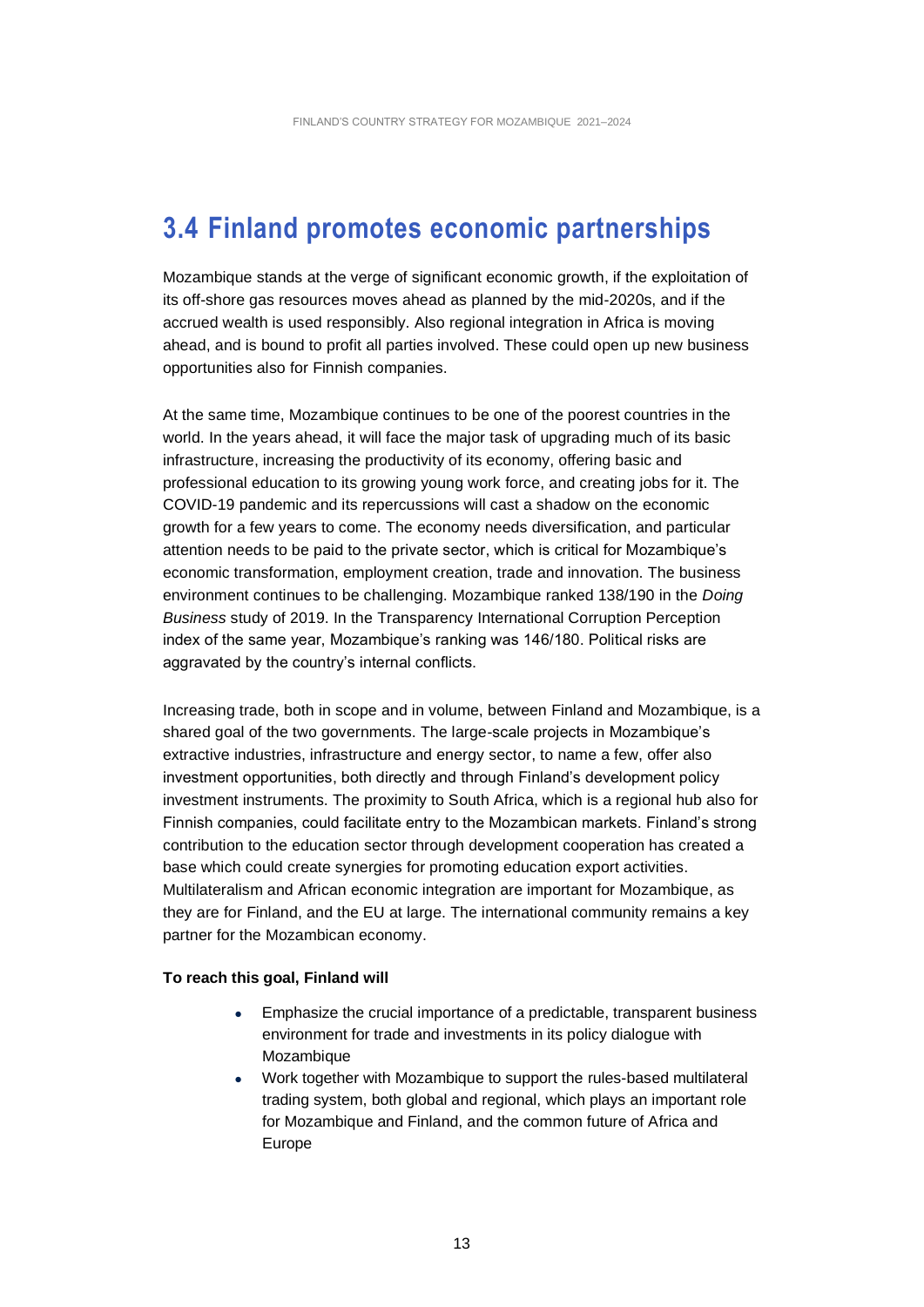- Intensify its dialogue with the private sector and the government in Mozambique to identify new business and investment opportunities for Finnish actors
- Further develop the work of Team Finland in the region, based on the annual Team Finland plans, notably through the cooperation between the Embassy of Finland in Maputo and the Business Finland hub in South Africa
- Promote the effective utilization of the Developing Markets Platform towards the Mozambican markets